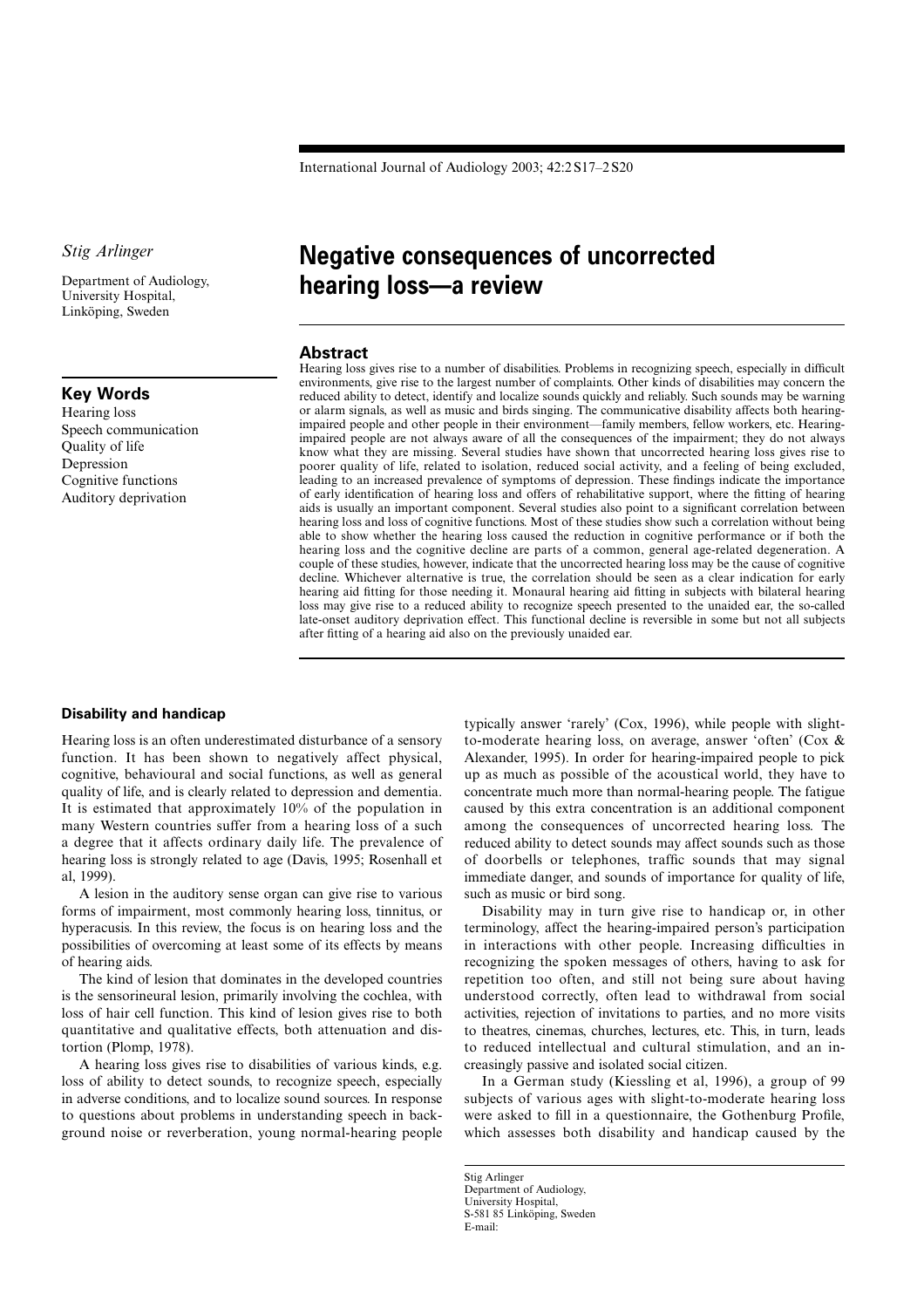hearing loss. To questions regarding the degree of problems in recognizing speech, the average response was 'half the time'. To questions regarding handicap, focusing on how the hearing loss affects social interactions with other people, or behaviour and reactions in various situations, the average answer was 'now and then'.

In the USA, Ventry & Weinstein (1982) administered a 25 item questionnaire to 100 persons above 65 years of age with varying degrees of hearing loss, from none at all to profound. The questions concerned two categories—emotional consequences of hearing impairment, and problems and reactions related to specific situations. On a scale running from 0 to 100, the subjects with hearing thresholds within normal range scored, on average, 9.9, those with mild hearing loss scored 23.7, those with moderate hearing loss scored 42.7, and those with severeto-profound hearing loss scored 76.0.

A hearing loss affects communication with other people. Thus, the effects concern not only hearing-impaired people, but also, to a high degree, people around them—family, fellow workers, etc. Also, these people have to put more effort into communication with the hearing-impaired person: they need to speak more slowly and with better articulation, turn their face towards the hearingimpaired person to allow lipreading, and move closer rather than talking from a distance or from a neighbouring room. As a consequence of these increased demands, there is a high risk that people will make less contact with the hearing-impaired person, who will become still more isolated.

Often, the hearing-impaired person is not clearly aware of all the consequences of the hearing loss. This may be due to the slow progress of the loss, which is the typical pattern, as well as to the fact that the hearing-impaired person does not think of the existence of all the sounds that have become inaudible. This is clearly illustrated by the finding often reported by people after having been fitted with their first hearing aids of rediscovering sounds the existence of which they had long since forgotten.

#### **Wellbeing and quality of life**

As pointed out above, longstanding uncorrected hearing loss in the elderly often results in withdrawal from a variety of social activities, which in turn may affect quality of life as well as mental health and wellbeing. Reduced auditory and intellectual stimulation may give rise to changes in the central nervous system, and may affect the development of dementia.

The National Council on the Aging in the USA (Seniors Research Group, 1999) organized a study in which 2304 elderly hearing-impaired persons, hearing aid users as well as non-users, answered a questionnaire. In addition, 2090 significant others of hearing-impaired people answered another questionnaire. The results showed that hearing-impaired people who did not use hearing aids more often stated that they felt sad or depressed, were worried, showed paranoid tendencies, took part in less social activity, and experienced more emotional turmoil. Both the affected people and their significant others reported benefits from hearing aid use in terms of better relationships at home, more confidence, and better relationships with others. Family members reported such benefits more often than the hearingimpaired people themselves. The most common reasons for not using hearing aids in this group were that they felt that their hearing was not bad enough or that they got along without one.

Scherer & Frisina (1998) at the Veterans Administration in the USA compared two groups, each with 20 subjects in the age range 60–81 years; one group had normal hearing (average hearing threshold levels at 1, 2 and 4 kHz 11 dB, range 5–16 dB), while the other group had slight-to-moderate hearing loss (average 25 dB, range 13–41 dB). Both groups showed normal cognitive functions. Although the groups were small, the results showed that even a slight hearing loss gives rise to increased problems of speech recognition in noise and reduced feeling of wellbeing.

#### **Cognitive functions**

A research group in Berlin, Germany, has reported a series of studies concerning the correlation between changes in sensory function with age and intellectual and cognitive functions. Lindenberger & Baltes (1994) reported on a study of 156 persons in the age range 70–103 years (mean age 85 years). In the age range 70–84 years, the mean hearing loss (five-frequency average 0.5–4 kHz) was 50 dB for the men and 44 dB for the women. In the group above 85 years of age, the corresponding values were 59 dB and 58 dB, respectively. Only about 17% of the subjects had access to hearing aids. In addition to hearing thresholds, visual acuity was tested, and cognitive functions were assessed by a series of tests. Taken together, the results from the visual and auditory tests explained close to half of the total variance and 93% of the age-related variance in the cognitive tests. The authors interpret these results as support for a model in which age-related differences in cognitive functions represent an indirect consequence of age-related differences in vision and hearing. Sensory function is seen as a strong predictor in late life of individual differences in intellectual function. The authors admit, however, that the results may be interpreted as visual and auditory acuity being very sensitive to negative age changes in cognitive functions such as attention and discrimination. Unfortunately, the subgroup that had access to hearing aids was not compared with those who did not.

A later report from the same authors (Lindenberger & Baltes, 1997) presented the results from an extended group of 516 persons in the same age range, with 16% of the subjects using hearing aids. The results here essentially confirmed the results from the previous study: sensory function is significantly correlated with cognitive function in elderly persons. The model that they present suggests that the relationship between age, sensory function and cognitive function implies that age-related differences in cognitive functions are so strongly related to sensory–sensorimotor function (vision, hearing, balance) that age in itself has no significant effect on cognitive functions after control for sensory–sensorimotor function.

A third report from the same group (Baltes & Lindenberger, 1997) concerned 687 subjects over the wider age range from 25 to 103 years by complementing the 516 from the previous study with 171 younger subjects in the age range 25–69 years. None of the younger subjects used hearing aids. The results showed that sensory function was a good predictor of age-related differences in cognitive function, and that the relationship between sensory function and cognitive function increased with age. The authors conclude that the mechanisms behind age-related changes in sensory function are also behind age-related changes in cognitive function. However, their results still do not allow an interpre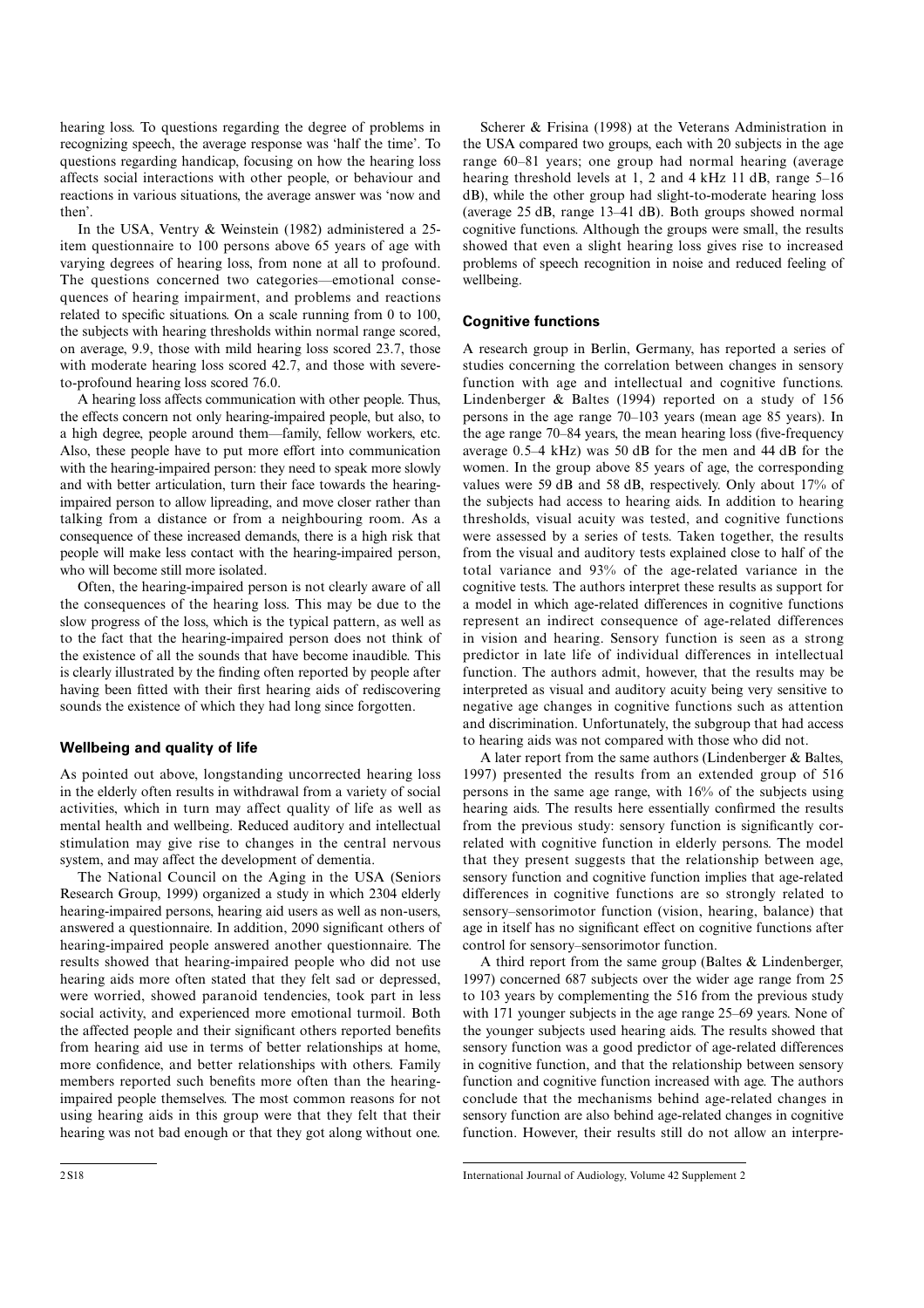tation in terms of cause and effect, i.e. that reduced sensory function gives rise to reduced cognitive function through sensory deprivation.

An Italian study (Appolonio et al, 1996) involved 1192 subjects in the age range 70–75 years in northern Italy. Both cross-sectional and longitudinal data obtained over a 6-year period were presented. The subjects were divided into three groups according to auditory and visual function. Group A (275 subjects) were considered to have normal auditory and visual acuity, while group B (673 subjects) had reduced visual and/or auditory acuity with access to correction by glasses and/or hearing aids. The third group C (244 subjects) had reduced visual and/or auditory acuity without access to any correction. Of these, 20 were affected in both vision and hearing, 106 had hearing loss but normal vision, and 118 had normal hearing but reduced visual acuity. Socio-economic status, quality of life and cognitive functions were assessed by means of questionnaires. Health state was assessed in terms of use of medical care, and mortality was recorded during the 6-year study period. The statistical analysis showed significant differences between the groups. Group C showed significantly poorer outcome than groups A and B in quality of life and cognitive function. When controlling for differences in socio-economic factors, significant differences remained in quality of life between groups B and C and between groups A and B. The analysis of mortality during the 6-year period showed a significantly higher mortality rate among men in group C than among men in group A and group B after correction for differences in socio-economic status and general state of health. No differences were found for women. The conclusion drawn by the authors is that poor health as such cannot alone explain the differences in mortality between the men in the three groups in the study, but that auditory and visual function play an indirect role through their effects on general physical health and on social relations. They consider the results as strongly supporting the need to check visual and auditory functions among the elderly, and to encourage them to use sensory aids when these functions are reduced.

Cacciatore et al (1999) studied 1332 persons older than 65 years (mean age 74 years) in southern Italy. They assessed hearing loss, cognitive function, depression and quality of life by means of questionnaires. Hearing loss was reported by 27% of the subjects. Use of hearing aids was recorded. A strong correlation was found between hearing loss and reduced cognitive function, independent of age and educational level. Also, the correlation between hearing loss and depression was statistically significant. Use of hearing aids reduced the symptoms of depression. Greater hearing loss was associated with reduced quality of life. The conclusion drawn by the authors is that the use of hearing aids may have a protective effect against reduced cognitive function and provide better quality of life for elderly people.

Similarly, a Japanese study has shown a significant correlation between hearing loss, cognitive function and depression, based on 747 subjects in the age range 65–98 years (Naramura et al, 1999). The authors could not draw any conclusions about cause and effect, however, but suggested that regular checks of hearing for early detection of hearing loss may contribute to the preservation of good quality of life among the elderly.

Uhlmann et al (1989), in the USA, investigated a group of 100 elderly (above 65 years) subjects with dementia, and a control

significantly more common in the test group than in the control group. The probability of dementia was significantly higher in a subgroup where hearing loss exceeded 40 dB. The degree of hearing loss showed a significant correlation with reduced cognitive function in both the test group and the control group. This significant correlation remained after control for differences in age, level of education, gender, medication, and depression. The authors concluded that their results support the hypothesis of hearing loss contributing to reduced cognitive function in the elderly. This, in turn, may increase the symptoms of dementia and result in reduced functionality. Correcting the hearing loss by the use of hearing aids cannot be expected to prevent dementia, but may reduce the consequences of the disease. A common finding among the reports reviewed above is a significant correlation between hearing loss and reduced cognitive function. This makes a study from The Netherlands interesting (Smits et al, 1999); this showed cognitive function to be significantly correlated with the probability of surviving a 5-year

group of equal size, matched for age, gender, and educational level. Hearing acuity was measured (0.5–3 kHz), and cognitive function and depression were assessed by means of validated questionnaires. Hearing aids were used by 17 subjects in the dementia group and 13 in the control group. Hearing loss was

period in a group of 2380 subjects, randomly selected in the age range 55–85 years. Speed of information processing was the specific cognitive function that showed the strongest correlation with mortality. The authors assume a general biological decline to be the most likely hypothesis to explain the predictive ability of the cognitive functions.

Mulrow et al (1990) reported on a study concerning 188 elderly persons with hearing loss, in which half of the subjects were randomly selected for hearing aid fitting, and the other half were placed on a waiting list for hearing aids. The groups were comparable with regard to demographic and clinical variables and degree of hearing loss. Quality of life, depression and cognitive functions were assessed initially, as well as after 6 weeks and 4 months. Changes over the 4-month period differed significantly between the two groups. The hearing aid group reported significant improvements in social, emotional and communicative functions, as well as in cognitive function and depression. Also, assessment by significant others regarding social and communicative function agreed with this.

A later report (Mulrow et al, 1992) concerned 192 elderly (mean age 72 years) hearing-impaired people over a period of 12 months after the fitting of hearing aids. Using standardized questionnaires for quality of life, depression and cognitive function, they found a significantly improved quality of life and reduced degree of depression; this effect was stable over the observation period. Cognitive functions showed only small changes, which returned to baseline after 12 months; however, only two of the subjects showed significantly reduced cognitive function.

### **Late-onset auditory deprivation**

A special aspect of untreated hearing loss concerns the auditory deprivation effect, which may occur in people with bilateral, essentially symmetrical, hearing loss with only monaural hearing aid fitting (Arlinger et al, 1996). The effect appears as a reduced ability to recognize speech presented to the ear that has not been